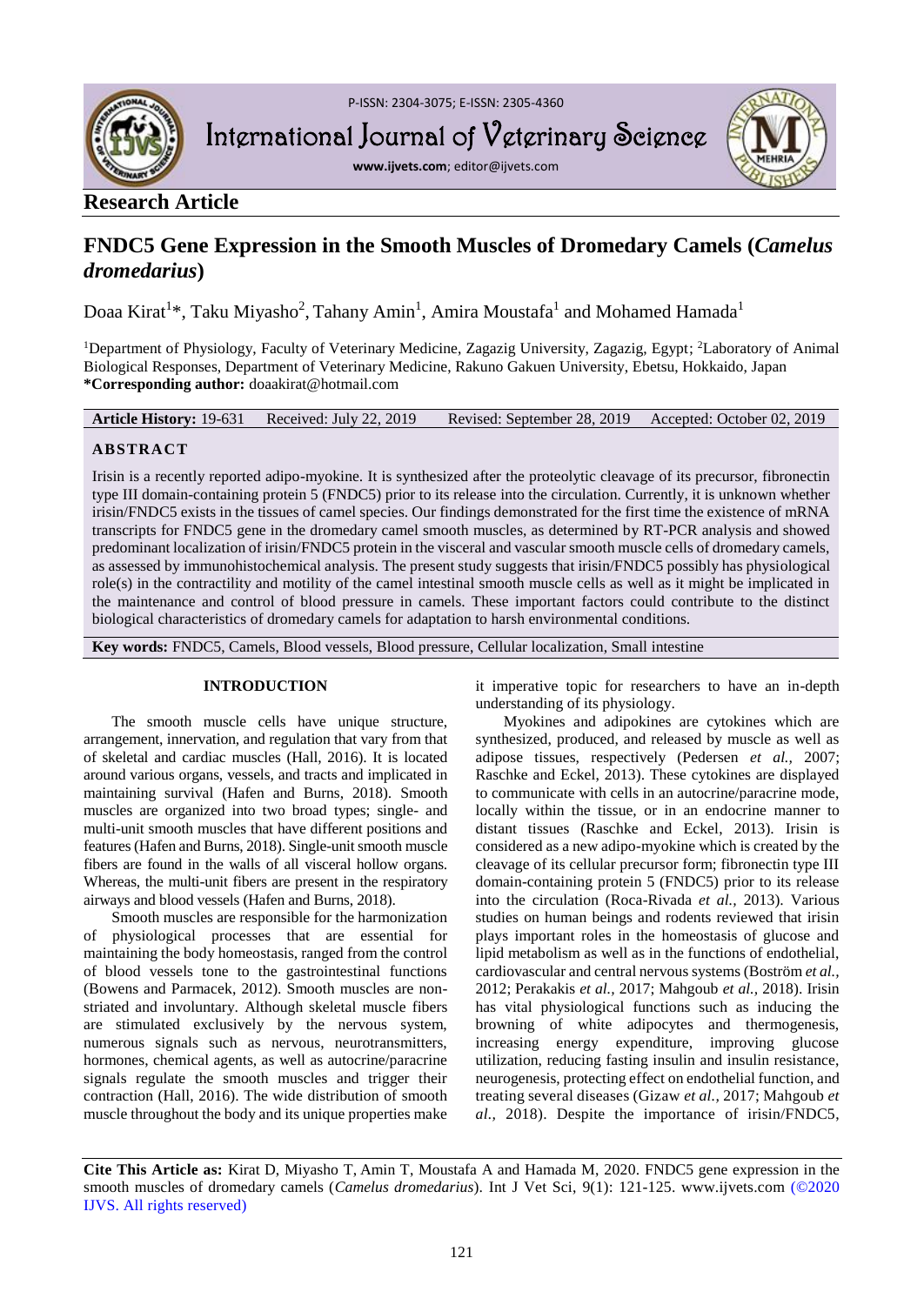there is limited literature about the expression and distribution of irisin/FNDC5 in various tissues and cells of many species.

The distinctive characteristics of camel genome as well as their exceptional anatomical and physiological features allow them to live and thrive in severe environmental conditions and also to be less susceptible to many diseases (Gebreyohanes and Assen 2017; Ali *et al.,* 2019). Investigation of key genes involved in the camel adaptive homeostatic mechanisms to the desert environment might contribute to realize their vital physiological mechanisms that enable them to withstand, produce, and reproduce.

Until recently, studies on the existence of FNDC5 gene in camel species are lacking. Therefore, the principal aim of this work was to study the gene expression of FNDC5 in the smooth muscles of dromedary camels. We have also intended to explore the precise cellular localization pattern of irisin/ FNDC5 protein in the visceral and vascular smooth muscles of dromedary camels.

#### **MATERIALS AND METHODS**

#### **Ethical approval**

This study was approved by the Ethics of Animal Use in Research Committee of Zagazig University, Egypt.

#### **Animals and tissue samples**

A total of three male dromedary camels (4-5 years old; 400-500 kg body weight) were used in the present experiments. Immediately after slaughter of camels, visceral smooth muscle samples were excised from the small intestine. Strips of camel small intestinal smooth muscle were cut into segments, snap frozen in liquid nitrogen, and stored at -40°C to be used for RT-PCR analysis. For the immunohistochemical study, Strips of camel small intestinal smooth muscle were directly placed in neutral-buffered formalin (10%) overnight at room temperature.

#### **Reverse transcription-polymerase chain reaction**

Messenger RNAs, cDNAs, and PCR were prepared from the examined small intestinal smooth muscles of camels as demonstrated earlier by Kirat *et al*. (2009). Primers for FNDC5 were specifically designed from the predicted Camelus dromedarius FNDC5 (GenBank accession no. XM 010976059) (sense: 5'-CACTGTCAGGCATCTCAAGGCCA -3′; antisense: 5′- TCATATCTTGCTGCGGAGAAGACC -3′). Primers for Glyceraldehyde-3-phosphate dehydrogenase were constructed from the predicted Camelus dromedarius GAPDH (GenBank accession no. XM\_010990867.1) (sense: 5′-ATGGTGAAGGTCGGAGTGAACGG-3′; antisense: 5′- GCAGAGATGATGACCCTCTTGGC -3′) to be used as standard control for PCR. PCR was done using an iCycler<sup>TM</sup> thermocycler (Bio-Rad, USA) that adjusted to perform a denaturation step for two minutes at 94 °C followed by thirty five amplification cycles (one minute at 94 °C, one minute at 58°C, and two minutes at 72 °C) and subsequent final extension for five minutes at 72 °C). For the negative control study, PCR analysis was made without the addition of cDNAs. Mouse heart was used as positive control for the expression of FNCD5 mRNA (Kim

*et al.,* 2017). The PCR yields were electrophoresed by using agarose gel (1.5 %) and seen under ultraviolet lamp after staining with ethidium bromide.

### **Immunohistochemical analysis**

After tissue samples fixation, specimens were put in graded ethanol and xylene for dehydration and clearance, respectively and then paraffinized. The immunohistochemical localization of irisin/FNDC5 protein was detected using the Thermo Fisher Scientific UltraVision LP kit (Cat. no. TL-125-HL; USA) as described by the manufacturer. The deparafinized 4 µm tissue sections were then boiled for 15 minutes in (0.01 M) sodium citrate solution for unmaking the antigen. Endogenous peroxidase was blocked by incubation in  $H_2O_2$  block for 10 min. After that, Ultra V Block was used for 10 min to block the nonspecific binding. Subsequently, tissue sections were incubated at room temperature in diluted (1:100) rabbit anti- human irisin/FNDC5 antibody (Cat. no. NBP2-59680; Novus Biologicals, USA). After washing, sections were treated with horseradish peroxidase polymer for 15 min and then immersed in diaminobenzidine  $(0.5\% \text{ DAB})$  and  $H_2O_2$ (0.01%) in PBS. Negative control slides were involved in every immunostaining run. PBS was used instead of the irisin/FNDC5 primary antibody for negative controls. Each slide was lastly counterstained using Mayer's haematoxylin solution. For histological examination, sections were subjected to hematoxylin and eosin staining. All slides were scanned and observed by Olympus light microscope.

### **RESULTS AND DISCUSSION**

The proteolytic cleavage of FNDC5 resulted in the production of a novel adipo-myokine, named irisin which released into the blood (Boström *et al.,* 2012; Roca-Rivada *et al.,* 2013) to exert various physiological functions and protect against several diseases (Gizaw *et al.,* 2017; Mahgoub *et al.,* 2018).

Smooth muscles have essential roles in controlling the functions of various hollow organs (Wilson 2011). The smooth muscle fibers vitally participate in the tasks of both visceral systems as gastrointestinal peristalsis and the vascular system such as the regulation of blood pressure (Hafen and Burns 2018). The blood vessel endothelial cell lining layer servers as a selective permeability barrier between surrounding tissues and blood, therefore their integrity is critical for the maintenance of blood vessel homeostasis (Triggle *et al.,* 2012). Endothelial dysfunction has been implicated in cardiovascular diseases (Libby 2002).

Studies by Xie *et al.* (2015) revealed that irisin increases the expression of certain genes that linked with the differentiation and growth of muscles. These genes such as myocardin, the master regulator for smooth muscle (Yoshida *et al.,* 2003), follistatin which promotes the muscle growth via inhibiting myostatin (Lee and McPherron 2001), and also the dominant actin isoform in the smooth muscle cells of blood vessels, α-smooth muscle actin gene, which is essential for fibrogenesis (Cherng *et al.,* 2008), regulates the fibroblast contractile activity (Hinz *et al.,* 2001), and initiates the cardiomyocyte differentiation and growth (Clement *et al.,* 2007).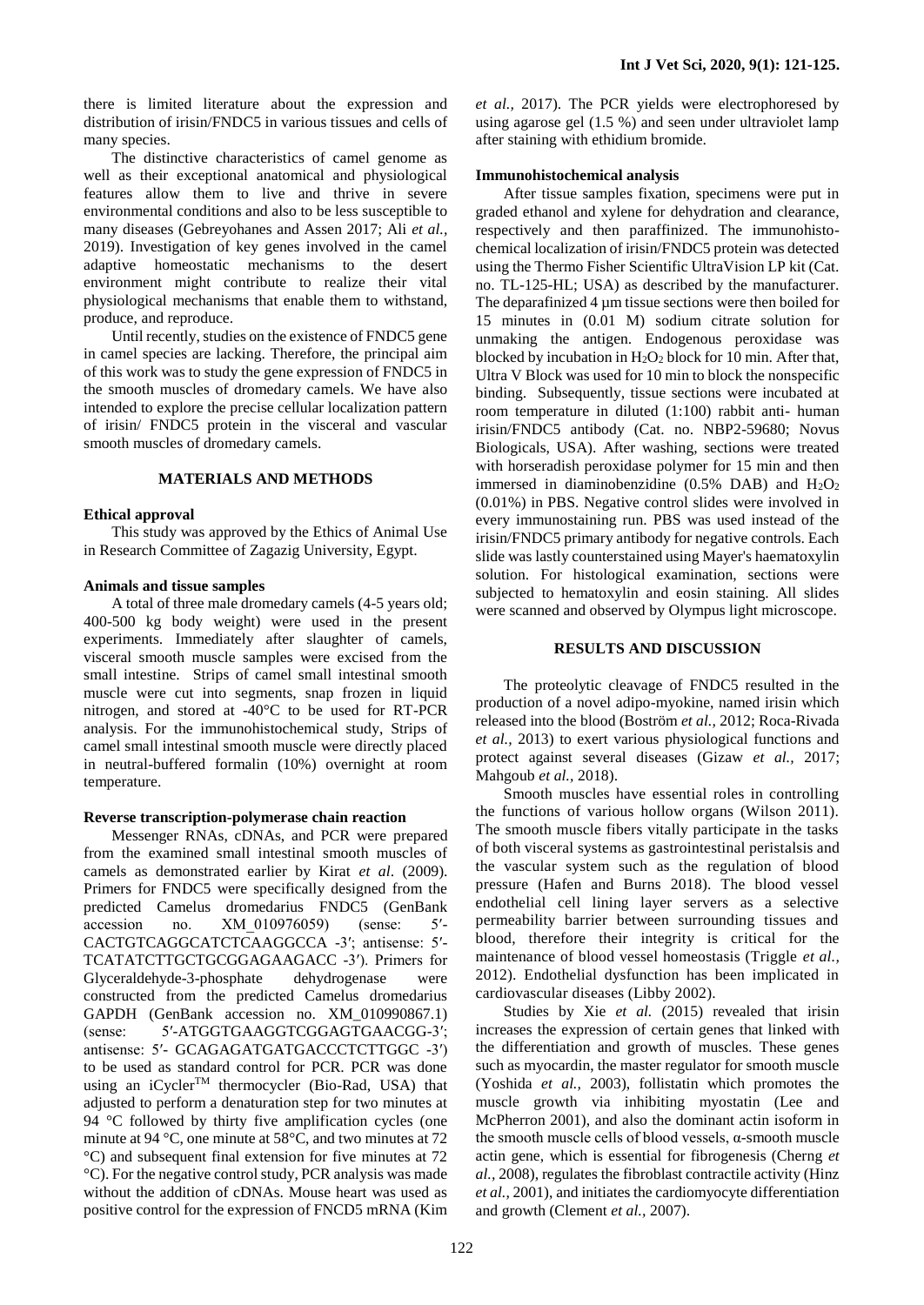Furthermore, irisin plays an essential role in maintaining the endothelium homeostasis in humans and rodents. Irisin has been shown to promote the endothelial cell proliferation and angiogenesis of umbilical vein endothelial cells in humans (Song *et al.,* 2014). Also, in diabetic mice, it could alleviate the endothelial dysfunction (Zhu *et al.,* 2015).

It has been shown that blood irisin levels are positively linked with the endothelium-dependent vasodilation in type 2 diabetic patients who do not have clinical angiopathy (Xiang *et al.,* 2014). Moreover, it has been reported that irisin decreases the blood pressure through improvement of endothelial dysfunction of the mesenteric artery of spontaneously hypertensive rats (Fu *et al.,* 2016). Recently, irisin/FNDC5 was demonstrated to inhibit atherosclerosis through the enhancement of the proliferation of endothelia or the inhibition of endothelial dysfunction and inflammation of blood vessels (Zhang *et al.,* 2016).

Nonetheless, up to date the presence, significance, and role(s) of irisin/FNDC5 in the physiological systems of camels are not discovered yet. This led us to examine and detect the gene expression and cellular localization of irisin/FNDC5 in camels in order to investigate the physiological context of irisin/FNDC5 action in camels. Here we have defined the basal gene expression of FNDC5 in smooth muscles of dromedary camels and identified its prominent localization in the visceral and vascular smooth muscle cells of camels which support an important role for irisin/FNDC5 in gastrointestinal and vascular tissues of camels.

Our RT-PCR analysis demonstrated the expression of FNDC5 mRNA transcripts in the camel smooth muscles (Figure 1A). Remarkably, FNDC5 is highly expressed in camel smooth muscles (Figure 1). A single specific band encoding FNDC5 was observed in the small intestinal smooth muscle of the three examined camels (Figure 1A). The transcript size properly matched the predicted length of the amplified FNDC5 fragment (500 bp) and has the same size as the band observed for the positive control (Figure 1A). PCR product of the expected size (362 bp) of GAPDH was detected in all examined tissues, which indicate that the amount of cDNA was uniform in the samples used for PCR analysis (Figure 1B). In the negative study, no amplicons were seen when the reverse transcriptase enzyme was excluded from the step of cDNAs synthesis during RTPCR analysis (Figure 1A and B).

In humans and rodents, FNDC5 mRNA has been identified in several organs other than skeletal muscle, such as adipose, cardiac, brain, pancreatic, hepatic, and renal tissues (Huh *et al.,* 2012; Roca-Rivada *et al.,* 2013; Kurdiova *et al.,* 2014; Kim *et al.,* 2017).

The smooth muscle has many distinct characteristics and a precise histological structure. The hematoxylin and eosin staining displayed the smooth muscle cell as elongated spindle, or fusiform-shaped that has tapered ends with single oval nucleus that is stained purple (Figs. 2A, B and 3A). The smooth cells are non-striated, but their eosinophilic cytoplasm is filled with actin and myosin (Figures. 2A, B and 3A).

Figures (2 and 3) display cross sections in the smooth muscle layers of the small intestinal wall and the blood vessels of dromedary camels, respectively. Histologically, the muscularis externa of the small intestine consists of

smooth muscle fibers arranged into two layers (Figure 2A). In a cross-section of smooth muscle in the wall of the small intestine, cells of the inner (circular) layer are cut longitudinally and appear as linear bundles that can be recognized by the long, thin central nuclei and lack of striations (Figure 2A and B). Whereas the cells of the outer (longitudinal) layer of the smooth muscle are cut transversely (cross section) and have polygonal profiles, which are identified by central nuclei and a small ring of surrounding cytoplasm (Figure 2A).

Under the microscope, the blood vessel histologically consists of three concentric layers which composed of an endothelial cell layer (tunicae intima) facing the vascular lumen, a thick layer of smooth muscle cells (tunicae media), and an outer layer of connective tissues (tunicae adventitia) (Figure 3A).

Immunohistochemical analysis was performed on paraffin-embedded camel tissue sections using irisin/ FNDC5 polyclonal antibody to immunolocalize the irisin/ FNDC5 protein in the visceral and vascular smooth muscles (Figures 2 and 3). The irisin/FNDC5 antibody positively stains the smooth muscle cells in the tunica muscularis (muscularis externa) of the camel small intestine with brown color (Figure 2D-F). Irisin/FNDC5 signals were detected in the smooth muscle layers throughout the camel intestinal tract (Figure 2D-F). Strong immunoreactive signals of irisin/FNDC5 were observed in the circular and longitudinal smooth muscle layers of camel small intestine (Figure 2D-F). Our present findings agreed and confirmed the immunohistochemical data of Gür *et al.* (2018) who detected irisin immunoreactivity in the smooth muscle cells in lamina muscularis and tunica muscularis in stomach and small intestine of adult dwarf hamster.

In vasculature, smooth muscle cells are also important constituent of the blood vessels, in which they are surrounded every blood vessel to regulate the blood flow. We further showed that irisin/FNDC5 positivity was predominantly localized in the smooth muscle layers of camel blood vessels (Figure 3B). The staining intensity of irisin/FNDC5 in the endothelial cells lining the blood vessel lumen was much slighter than that in the vascular smooth muscle cells (Figure 3B). In the negative control study, there was no immunoreactions could be detected which proved the specificity of the staining (Figs. 2C and 3C, D). Our observations are consistent with the previous immunohistochemical results of Gür *et al.* (2017) who observed the irisin positive reactions in the endothelium and smooth muscle cells of blood vessels in lung tissues of porcupine.

To tolerate and adapt to the harsh climate, thirst, and poor grazing of desert for long duration, camels acquire several amazing abilities, anatomical characteristics, and varied physiological mechanisms.

Ali *et al.* (2019) and Jirimutu *et al.* (2012) revealed that camels have the ability to consume high dietary salt; they can intake eight times salt more than other ruminants, and the really impressive thing is that camels don't develop hypertension. In humans, Zhao *et al.* (2003) showed that CYP2J gene controls the hypertension and its suppression leads to increase the blood pressure. However, it has been reported that camels have several isoforms of CYP2J genes that allow the camel to keep their blood pressure low even when they consume a lot of salt (Ali *et al.,* 2019; Jirimutu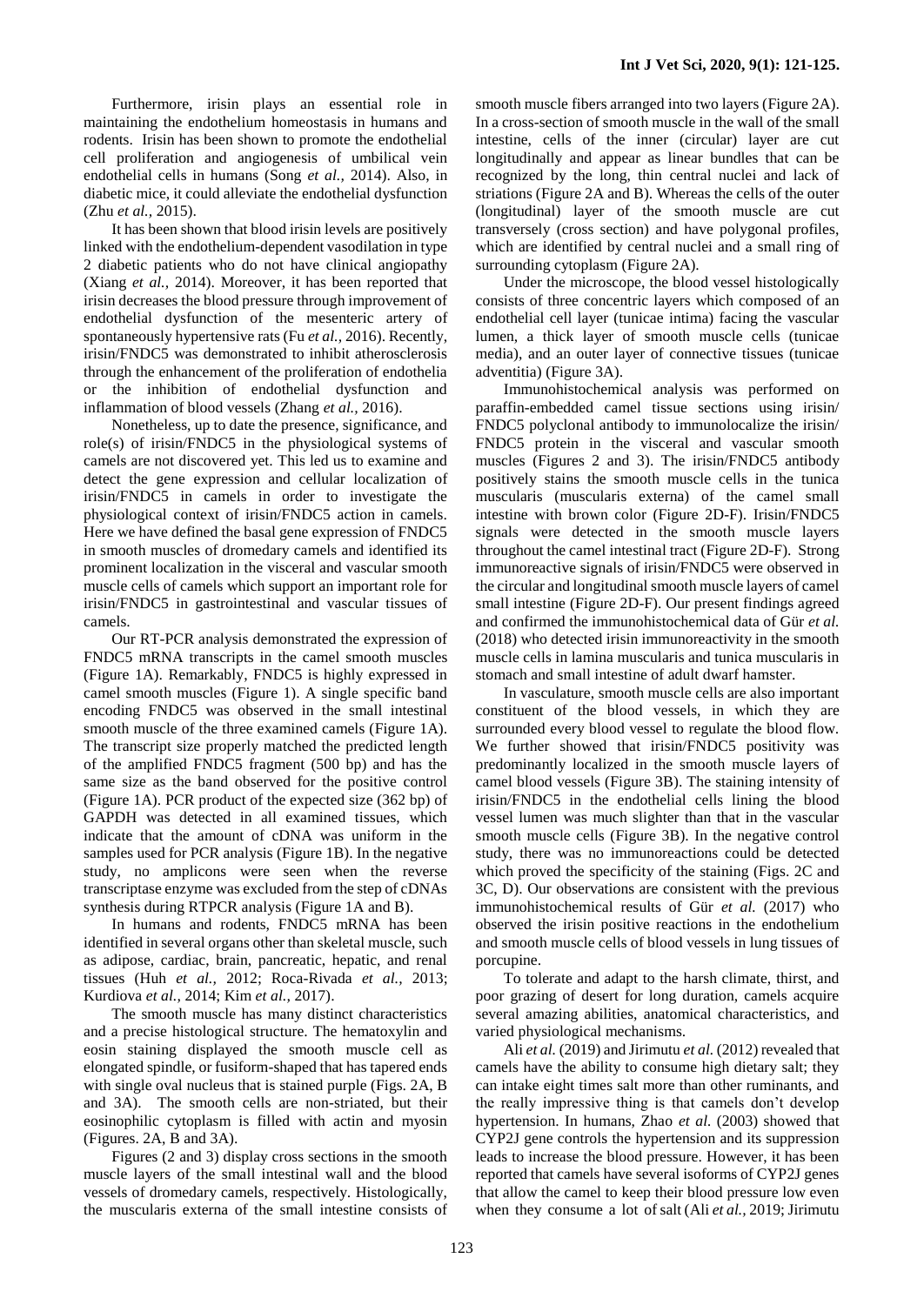

**Fig. 1:** Expression of FNDC5 gene in the camel smooth muscles. RT-PCR was performed with specific oligonucleotide primers for FNDC5 and mRNAs collected from camel small intestinal smooth muscles. 4 μl PCR samples prepared from dromedary camels (n=3) were electrophoresed on agarose gel (1.5%). A 100 bp DNA ladder was involved as a marker for band size. L, ladder; C-, negative control; C+, positive control (mouse heart). Bands of the expected size for FNDC5 (500 bp) and GAPDH (∼360 bp) were identified in all the examined samples. Notice the absence of FNDC5 and GAPDH fragments in the negative control study.



**Fig. 2:** Cellular localization of irisin/FNDC5 protein in visceral smooth muscle cells of camels. (A and B) Histological images of cross-sectioned small intestinal smooth muscles of camels stained with H&E. Notice the inner circular smooth muscle layer of the muscularis externa is cut longitudinally, while the outer longitudinal layer is cut in cross-section. (D-F) Representative immunohistochemical image shows the brown positive staining of irisin/FNDC5 in the circular and longitudinal smooth muscle fibers of camels. (C) Negative control section shows no reaction for irisin/FNDC5. Scale bar, 20 μm (A-F).



**Fig. 3:** Cellular localization of irisin/FNDC5 protein in the vascular smooth muscle cells and endothelial cells of camels. (A) Histological cross-section of a blood vessel through the smooth muscle of the camel stained with H&E. (B) Representative immunohistochemical image shows the brown positive staining of irisin/FNDC5 in the endothelial lining and smooth muscle cells of the blood vessels. (C and D) Representative negative control slides with different magnification, displaying no immunoreactivity for irisin/FNDC5. Scale bar, 50 μm (D) and 20 μm (A-C).

*et al.,* 2012). Therefore, we can speculate that locally synthesized irisin in the endothelial and smooth muscle cells of blood vessels will possibly prevent the increase in the blood pressure of camels. In this regard, Zhang *et al.* (2015) demonstrated that peripherally administrated irisin lowered the blood pressure in spontaneously hypertensive and control rats and verified that both smooth muscle and endothelial cells were involved in the irisin-induced blood vessel dilation.

Our novel data provided that irisin protein and its precursor; FNDC5 gene are expressed and cellularly localized in the visceral and vascular smooth muscles of camel species. Thus, our study suggests that irisin/FNDC5 has physiological role(s) in the mobility and contractility of the camel intestinal smooth muscle cells as well as it might be encountered in maintaining and regulating the pressure and flow of camel blood. Collectively, these new findings extend the knowledge on irisin/FNDC5. Therefore, further studies should be performed to elucidate its roles and mechanisms of action in the camel smooth muscle cells.

#### **REFERENCES**

- Ali A, Baby B and Vijayan R, 2019. From Desert to Medicine: A Review of Camel Genomics and Therapeutic Products. Front Genet, 10: 17.
- Boström P, Wu J, Jedrychowski MP, *et al*., 2012. A PGC1-alphadependent myokine that drives brown-fat-like development of white fat and thermogenesis. Nature, 481: 463-468.
- Bowens N and Parmacek MS, 2012. Development of the Smooth Muscle Cell Lineage. Muscle, 2: 1109-1116.
- Cherng S, Young J and Ma H, 2008. Alpha-Smooth Muscle Actin (α-SMA). J Am Sci, 4: 7-9.
- Clement S, Stouffs M, Bettiol E, *et al*., 2007. Expression and function of alpha-smooth muscle actin during embryonicstem-cell-derived cardiomyocyte differentiation. J Cell Sci, 120: 229-238.